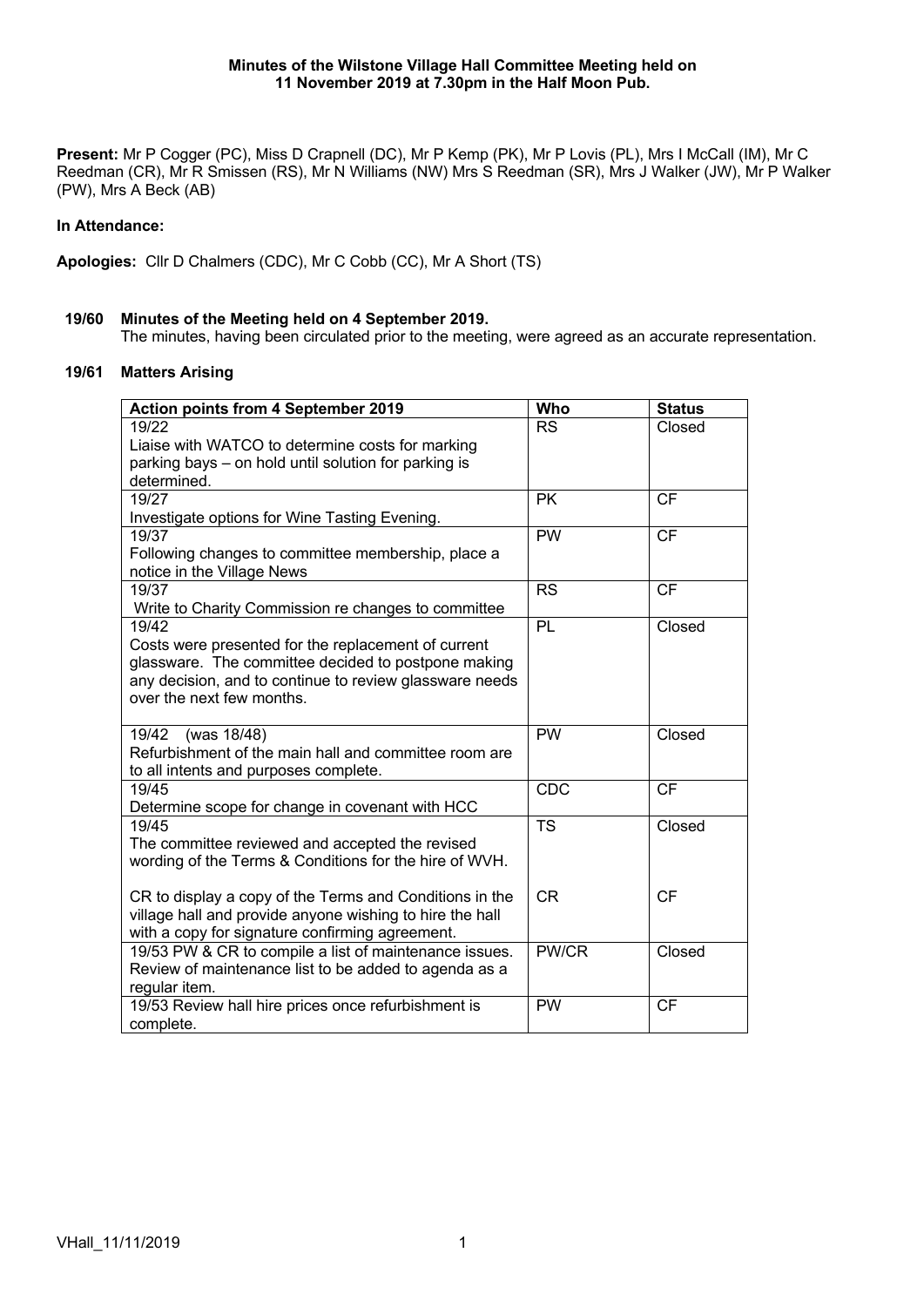## **Minutes of the Wilstone Village Hall Committee Meeting held on 11 November 2019 at 7.30pm in the Half Moon Pub.**

#### **19/62 Treasurer's Report**

| <b>Balances</b>          | 11 November 2019 |
|--------------------------|------------------|
| Current                  | £1,365.88        |
| Deposit                  | £20,683.44       |
| Money Market (Bond)      | £0.00            |
| Petty cash               | £752.14          |
| Awaiting paying in       | £383.94          |
|                          | £23,185.40       |
| <b>Outstanding bills</b> | £0.00            |
| Unpaid cheques           | £0.00            |
| Total funds              | £23.185.40       |

#### **19/63 Hall Refurbishment**

PW updated the committee on the status of the Village Hall refurbishment. Work to the main hall and committee room has largely been completed; outstanding tasks include the addition of a trim around the ceiling lights and extending the dado rail.

The committee reviewed the costs to date and approved the overspend of £977; £556 changes to specification and underestimation of time taken to complete the work, £398 on new bulbs for the committee room and LEDs for the kitchen, and £23 for curtain hooks.

## **19/64 Past Events**

Film Night: Rocket Man, shown on 18 October, was well attended.

## **19/65 Future Events**

Film Night: Friday, 15<sup>th</sup> November, Fisherman's Friends. Licence for bar is in place, purchase of food and drinks is underway.

As in previous years, the committee agreed to fund raise at this event for the BBC's Children in Need appeal.

Future dates are as follows: Friday 13 December – Yesterday. Other dates 17 January, 21 February, 20 March & 17 April.

**Wilstone Live & Local: Ivor and his Musical Mash will perform on 7<sup>th</sup> December 2019. The committee** agreed that a donation from the bar proceeds would be made in favour of the Save our Shop appeal, along with all proceeds from the ticket sales.

**Elvis**: Due to perform on 31<sup>st</sup> January 2020. 50 tickets have been sold to date the remaining 30 tickets will go on sale in January. The event will be publicised at the intervening Film Nights.

Cabaret Night: The Wilstone Show Girls will headline an evening's entertainment on 14<sup>th</sup> March 2020. Plans are well underway.

**Screening of Live Events**: No further action until the new year.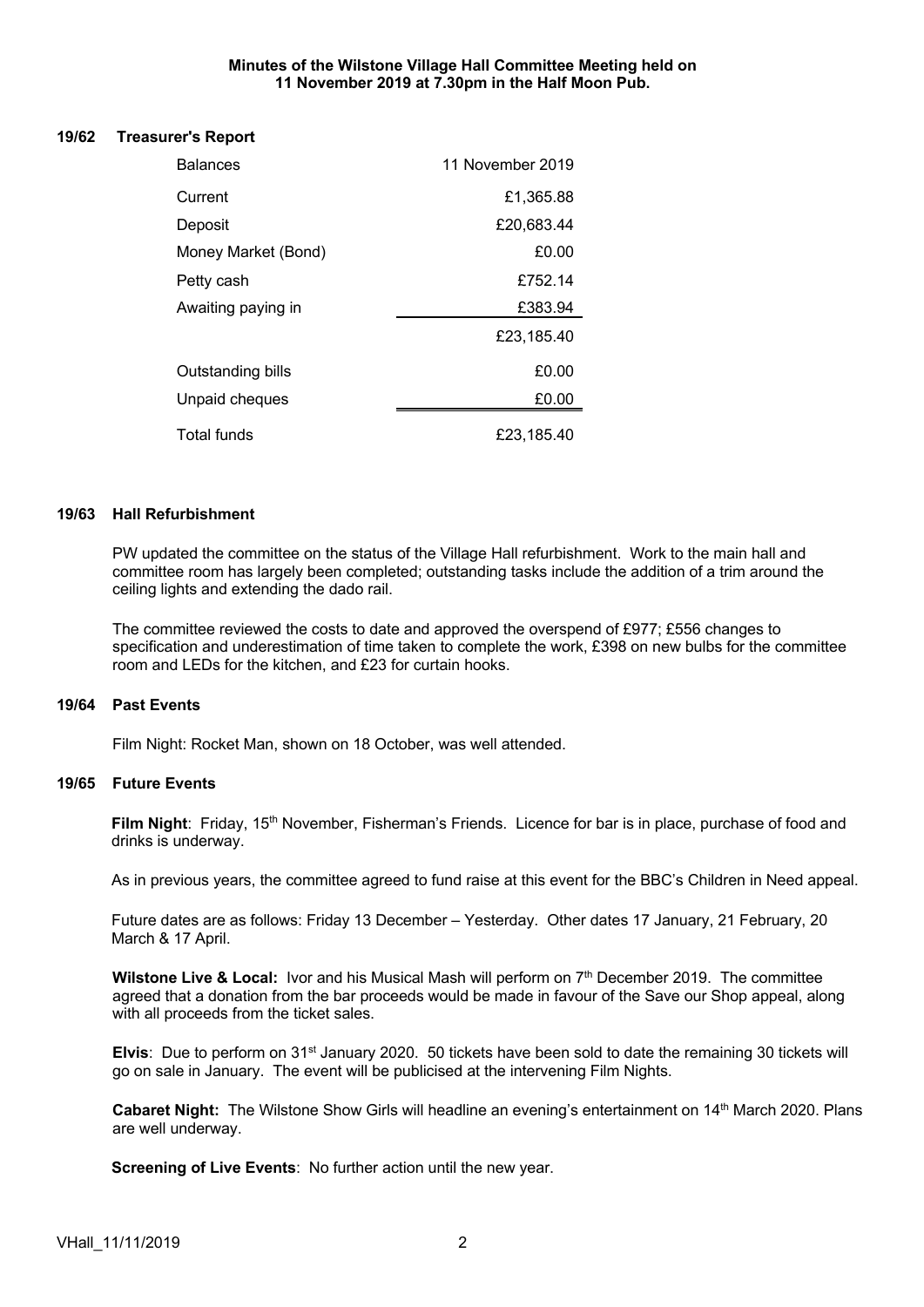#### **Minutes of the Wilstone Village Hall Committee Meeting held on 11 November 2019 at 7.30pm in the Half Moon Pub.**

## **19/66 Parking**

The committee will continue to work with CDC on a proposal for TRPC. Potential solutions discussed included rebuilding the garage and scout hut along Long Row, making them narrower but longer, and the use of a barrier.

To date, the committee has received one objection, from a local resident, to the proposed use of the recreational grounds for additional parking.

## **19/67 Hall Lettings**

CR informed the committee that he would stand in for TS as point of contact for hall lettings in January.

## **19/68 Any Other Business**

• Update on recruitment of Treasurer

Tessa Simmonds has kindly agreed to undertake the role of Treasurer and will shadow NW as of the New Year.

• Cleaning party for kitchen

IM agreed to lead the cleaning party for the kitchen, SR volunteered to help.

• Decorating party for foyer

PW and PK offered to paint the foyer in the same colours as the main hall.

• Christmas decorations including purchase of Christmas Tree

CR volunteered to go through the village hall's Christmas decorations and order a tree from Meads Farm Shop. The committee agreed that the hall should be decorated the weekend of 1st December as the Senior's Lunch will be held on 3rd December.

CR offered to check on rules regarding the festive decoration of a Polling Station.

• CCTV

The committee discussed the need for CCTV and agreed that it may not be necessary after all. PW and CR offered to investigate the cost just in case.

• Village Hall Insurance

NW informed the committee of the obligation to check on the condition of the flat roof on an annual basis. It was agreed that any such inspection should be noted in the minutes.

• Damp in the Ladies and Gents lavatories

The committee concluded that this was most likely a heating and ventilation issue; one that could be aided by the treatment and repainting of the walls. PW offered to look at low cost options to resolve it.

• Village Fete

Possible dates for next year's Village Fete are 7<sup>th</sup> or 14<sup>th</sup> June 2020.